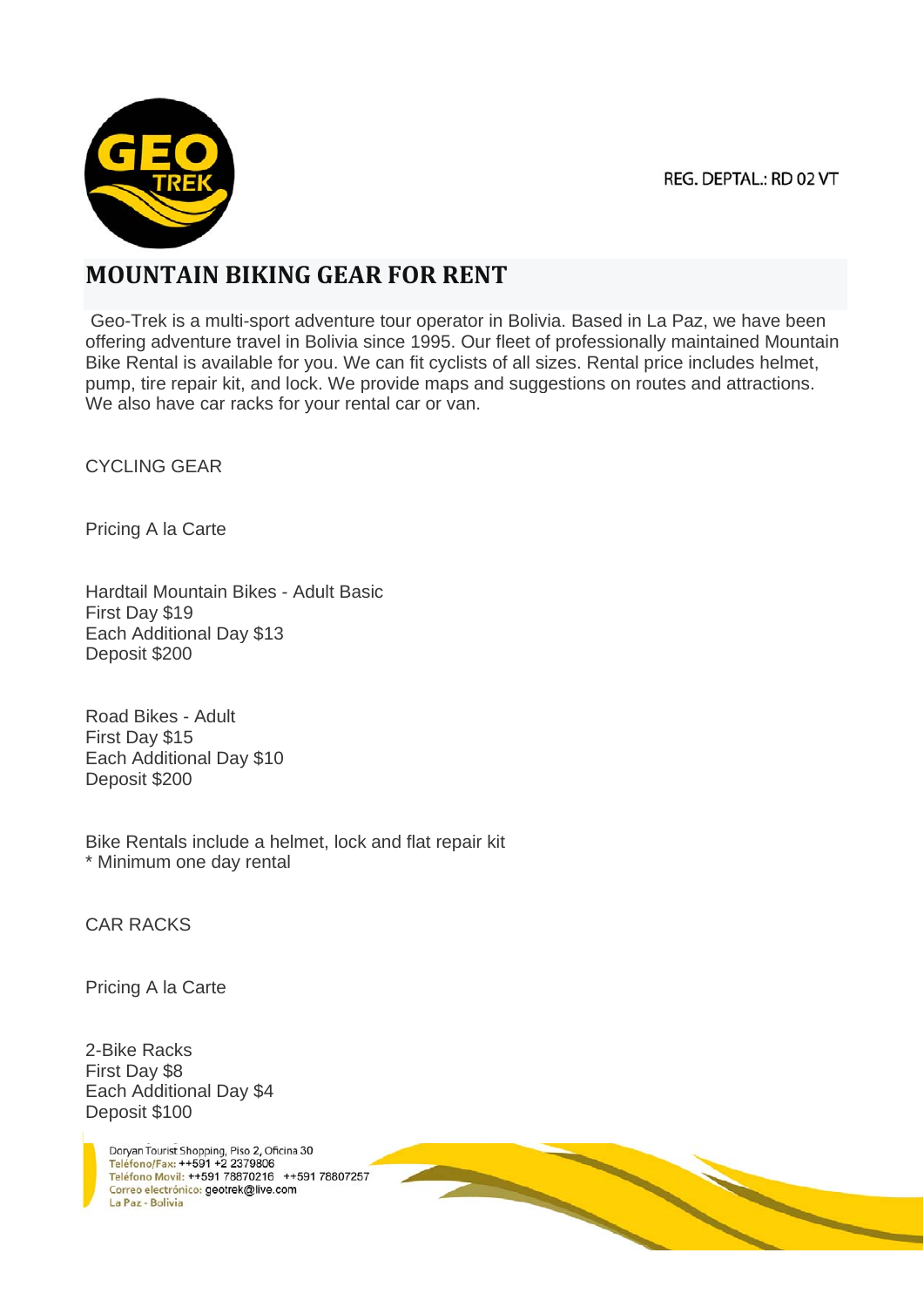REG. DEPTAL.: RD 02 VT



Roof Bike Racks First Day \$19 Each Additional Day \$6 Deposit \$200

FREQUENTLY ASKED QUESTIONS

Renting

What do you rent?

Visit us to see the categories our store offers you, so you'll be able to see specific items for rent.

Can I reserve online?

You can reserve online, call or visit the store to make a reservation.

Is there a ½ day rental option?

No, a one-day rental is our minimum rental period.

How do I use my rental gear?

We highly encourage you to connect with an employee while picking up your gear. Can I swap out gear during my rental period if I want to try something different? Possibly! Call us to check on availability. Additional rental rates may apply.

Rates and Payment

What are your rental rates? See our rental rates at https://sites.google.com/view/geotrekbolivia/rental-gear-pricing Do I have to pay a deposit to rent? You have to pay a deposit on any rentals. Do you offer group discounts? Yes we do. Are there any additional discounts? You get a discount when you rent for several days.

Calle Sagárnaga 189 Doryan Tourist Shopping, Piso 2, Oficina 30 Teléfono/Fax: ++591 +2 2379806 Teléfono Movil: ++591 78870216 ++591 78807257 Correo electrónico: geotrek@live.com La Paz - Bolivia